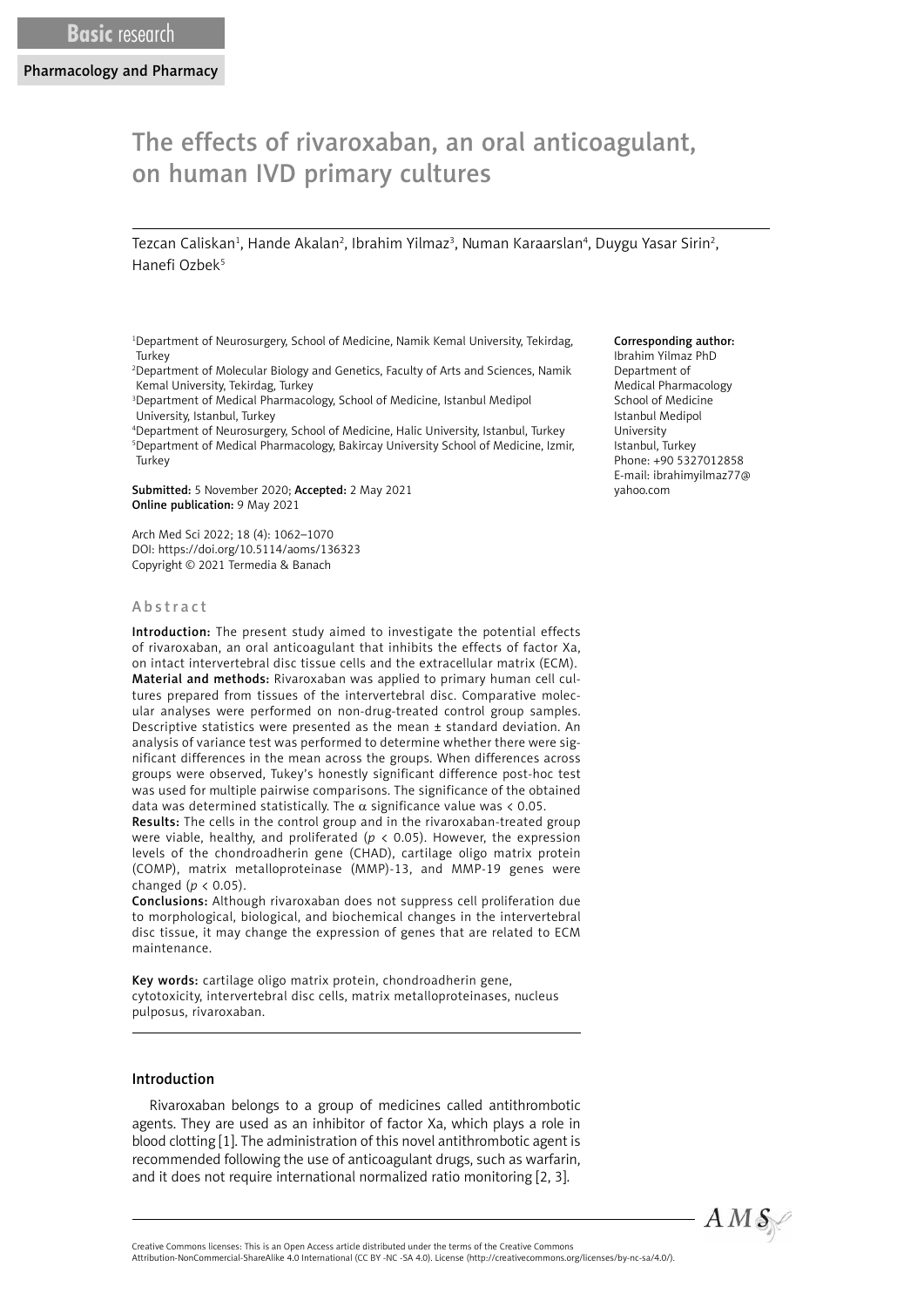The half-life of rivaroxaban is between 7 and 17 h. In addition to its ease of use, it is well absorbed by the gastrointestinal system, its food interaction is minimal, and its bioavailability is 80%. Peak plasma concentrations are attained within approximately 3 h after oral administration. Thus, it is used for the following: a) to prevent non-valvular atrial fibrillation [4], b) to prevent stroke [5] and blood clots in other veins of the body, c) to treat deep-vein thrombosis and pulmonary embolism, and d) to treat deep-vein thrombosis and the prophylaxis of pulmonary embolism in the lungs [6]. In addition, rivaroxaban is a direct factor Xa inhibitor used once a day for prevention of thrombotic events in patients with atrial fibrillation [7]. The recommended dose is 30 mg/day for a minimum of 21 days. The usage period can be decreased to 12 days for knee replacement surgery, and it can be increased to 35 days for hip replacement surgery. Rivaroxaban-related side effects at 20 mg/ day for the prevention of stroke in atrial fibrillation have been reported in the literature. Recorded adverse side effects include gastrointestinal hemorrhage, urogenital hemorrhage, epistaxis, ulorrhagia, vitreous hemorrhage, hematoma, hemoptysis, and skin/subcutaneous hemorrhages. In addition, side effects such as hemorrhage after surgery, limb edema, pain, fever, and orthostatic hypotension or faintness have been reported. Some studies have also reported that fatigue, intracerebral hemorrhage, pseudoaneurysm, or tachycardia may occur in patients using rivaroxaban [8].

However, no previous study has focused on the positive and negative effects of this pharmacological agent on intervertebral disc tissue. For that reason, the effect of this drug, which is frequently used before and after the operation, on the healing process is unknown. This study considering the effects and toxicity of rivaroxaban on intervertebral disc (IVD) primary cultures can shed some light on this subject. Therefore, the findings obtained through the present research could contribute to the literature.

The aim of this study is to investigate the effects of rivaroxaban on primary cell cultures prepared from human intervertebral disc tissue at the pharmaco-molecular level. To achieve this aim, the expression level of chondroadherin (CHAD) [9–14], an NP-specific marker, was examined. The level of the cartilage oligo matrix protein (COMP) [15–18], which plays a role in intervertebral disc catabolic metabolism, was also tested. In addition to these markers, the levels of matrix metalloproteinase (MMP)-13 and MMP-19 [19] were examined. Both MMP-7 and MMP-19 play roles in remodeling the intervertebral disc and the extracellular matrix (ECM) structure, as well as in the catabolic pathways of these tissues.

#### Material and methods

The present research was conducted with the approval of the Ethics Committee of University School of Medicine (ethical permission no. 10840098/604.01.01/E.44192, 29). Written informed consent was obtained from all patients prior to their inclusion in the study.

To minimize experimental errors, assays were repeated at least three times. The tissues used in the preparation of the cultures were resected by the same surgeons, and similar analyses were performed by the same researchers. The researchers who examined the results were blind to the drugs and dosages utilized in each group.

# Inclusion criteria and preparation of cell cultures from human primary intervertebral disc tissue

The study included 16 volunteers admitted to the neurosurgery department of Namik Kemal University School of Medicine after spinal trauma. After lumbar magnetic resonance image evaluation, the intervertebral disc tissues of the patients who had posterior transpedicular stabilization, lumbar laminectomy, and discectomy as surgical modalities were included in the study.

Patients suffering from any liver disease with a risk of bleeding or any other disease that may increase the risk of serious bleeding in solid organs were excluded from the study. To prevent errors that may arise from drug interactions, patients using drugs such as warfarin, heparin, dabigatran, or apixaban were excluded from the study. Patients administered heparin to keep the venous/arterial line open were also excluded from the study. The following patients were also excluded from the study: those with moderate to severe renal insufficiency and patients using non-steroidal anti-inflammatory drugs, acetylsalicylic acid, blood clotting-inhibiting drugs, or azole antifungal agents, such as ketoconazole, itraconazole, voriconazole, and posaconazole, within the last 3 weeks. In addition, patients with acquired immune deficiency syndrome and those using human immunodeficiency virus protease inhibitors, such as ritonavir, were excluded from the study.

Of the tissues included in the study  $(n = 16)$ , tissues of patients using erythromycin (*n* = 1), clarithromycin ( $n = 1$ ), fluconazole ( $n = 1$ ), enoxaparin ( $n = 2$ ), clopidogrel ( $n = 1$ ), or vitamin K antagonists, such as warfarin  $(n = 3)$  and naproxen  $(n = 1)$ , within the last 3 weeks were excluded from the study. The remaining 6 patient tissues were used in the preparation of the primary cell culture.

The age range of the patients who met the inclusion criteria was 27–39 years. Patients with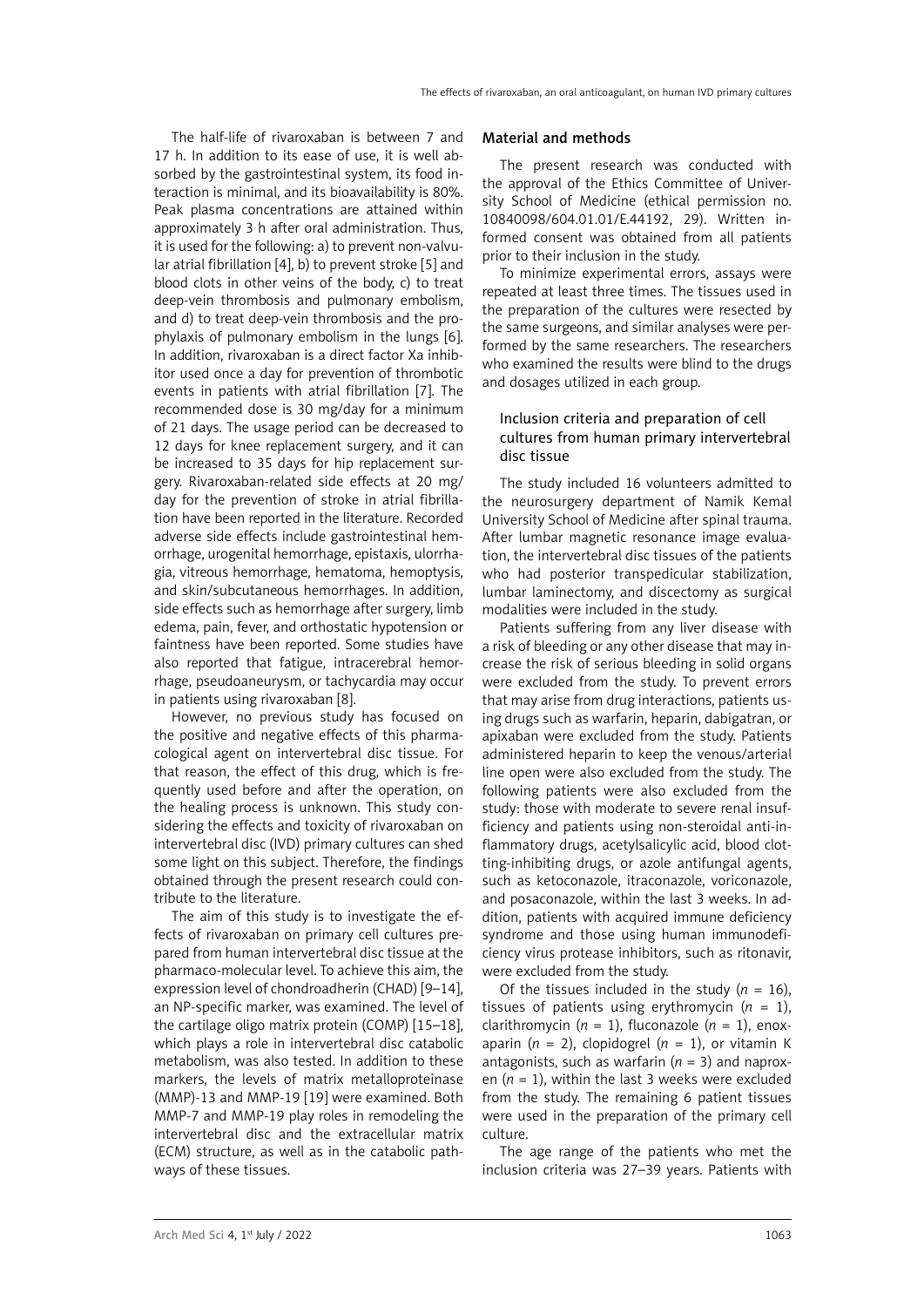traumatic disc herniation ( $n = 6$ , mean age: 33 ±5.32 years) underwent discectomy and instrumentation using the posterolateral fixation technique. The tissues were then transferred to the laboratory at 4°C.

Cell cultures containing intact human intervertebral disc tissue were prepared in accordance with the protocol [9–14]. The tissue samples, which were irrigated with 0.9% isotonic sodium chloride solution in a laminar flow cabinet (Air Flow-NUVE/NF-800 R, Ankara, Turkey), were then washed three times consecutively with phosphate buffered saline and clarified from the red blood cells. The tissues were first degraded mechanically using a rongeur and then treated with 0.375 µl of *Clostridium histolyticum* (collagenase type II enzyme) (Invitrogen Corp., Sigma Chemical, St. Louis, MO) and Hanks' balanced salt solution (HBSS-1X, 14025, Gibco) to perform the enzymatic degradation. This cell suspension was incubated overnight in an incubator (NUVE, 06750, Ankara, Turkey) with 5% CO $_{_{2}}$  at 37°C. The samples were subsequently centrifuged three times consecutively at 1,100 rpm and 4°C. The supernatants in the tubes were discarded. The cell pellets were re-suspended with a freshly prepared culture medium containing Dulbecco's modified Eagle's medium (DMEM; Cat#41965062; Gibco) supplemented with 1% penicillin-streptomycin and 10% fetal bovine serum (FBS; Gibco). The cells were stained with trypan blue and counted using an inverted light microscope (magnification, 10×).

The counted cells were plated at  $1.6 \times 10^4$  cells per well in 96-well plates,  $1.1 \times 10^4$  cells per well in 24-well plates, and  $2.8 \times 10^6$  cells per dish in petri dishes (100 mm) for 3-(4,5-dimethylthiazol-2-yl)-2,5-diphenyltetrazolium bromide (MTT) viability and proliferation. Toxicity assays, inverted light microscopy, acridine orange (AO), and propidium iodide (PI) (AO/PI) assays, and histopathological evaluations were conducted. After cell incubation overnight, rivaroxaban was added to the cell cultures that had become confluent and adhered to the cell culture plates or dishes.

# Rivaroxaban treatment of the primary cell cultures

Based on EMEA 2008 [20], the inhibition-causing dose  $(IC_{50})$  for rivaroxaban (20 mg) (Xarelto Bayer Turk Kimya Sanayi) was 2.1 nM. Therefore, rivaroxaban was dissolved in dimethyl sulfoxide (DMSO) to obtain a 0.013 µg/ml stock solution. From this obtained stock solution, rivaroxaban in a final concentration of 4.66 µl/ml was diluted with culture medium and administered to the cultures of the experimental groups. Non-drugtreated cultures were used as the control group. Analyses of the non-drug-treated group and rivaroxaban-treated groups were performed on days 10 and 20.

### Analyses

Cell surface morphology and viability were examined using an inverted light microscope. Microscopical evaluations were performed under 4×, 10×, 20×, and 40× magnifications at 0 h and on days 10 and 20. In addition, membrane permeability tests were conducted using a fluorescent microscope and nucleic acid binding dyes (AO and PI) under similar magnifications. Based on the principle [9–14] that live cells produce green fluorescence and dead cells produce red fluorescence, the results of the analyses were evaluated.

The cell viability tests were conducted using a commercial MTT kit (Vybrant MTT Cell Proliferation Assay, Cat. No. V-13154; Thermo Fisher Scientific, Waltham, MA, USA). The MTT assay measures color changes, which occur due to the production of formazan by the cells undergoing proliferation, using tetrazolium with increasing dehydrogenase enzyme activity [21]. The quantity of formazan was measured by recording the changes in absorbance at 570 nm using a plate reading spectrophotometer. The viability of the cells in the control group samples, to which rivaroxaban was not initially applied, was designated as 100%. The proliferation and the inhibition of the proliferation were calculated using the following formulas, respectively: *Test OD/Control ODX100* and *1-Test OD/Control OD*. The data were recorded for statistical analysis [9–14].

The total amount of RNA was extracted from cultured primary human intact intervertebral disc cells using the PureLink RNA mini kit. The quantity of RNA obtained from each sample was measured using a UV spectrophotometer. To obtain cDNA, 50 ng RNA was reverse transcribed using a high-capacity cDNA reverse transcription kit and a thermal cycler [22]. All genes were amplified using TaqMan Gene Expression assays for CHAD (Cat#4331182, Hs00154382\_m1), an endogenous control (ACTβ) (Cat#4331182, Hs03023943\_ g1); COMP (Cat#4331182, Hs00164359\_m1); IL-1B (Cat#4331182, Hs01555410\_m1); MMP-13 (Cat#4331182, Hs00942583\_g1); MMP-19 (Cat#4331182, Hs00418247\_g1); and MMP-7 (Cat#4331182, Hs01042796\_m1). qPCR was performed on an Applied Biosystems 7300/7500 real-time polymerase chain reaction (PCR) system (Thermo Fisher Scientific, Inc.). The thermocycling conditions were as follows: 2 min at 50°C, 10 min at 95°C, 15 s at 95°C, and 1 min at 60°C for 40 cycles. Following the RT-qPCR experiment, the relative quantity (RQ) values of each sample were obtained using the 7500 Fast-SDS program V.2.3 (Thermo Fisher Scientific, Inc.). ACTβ was utilized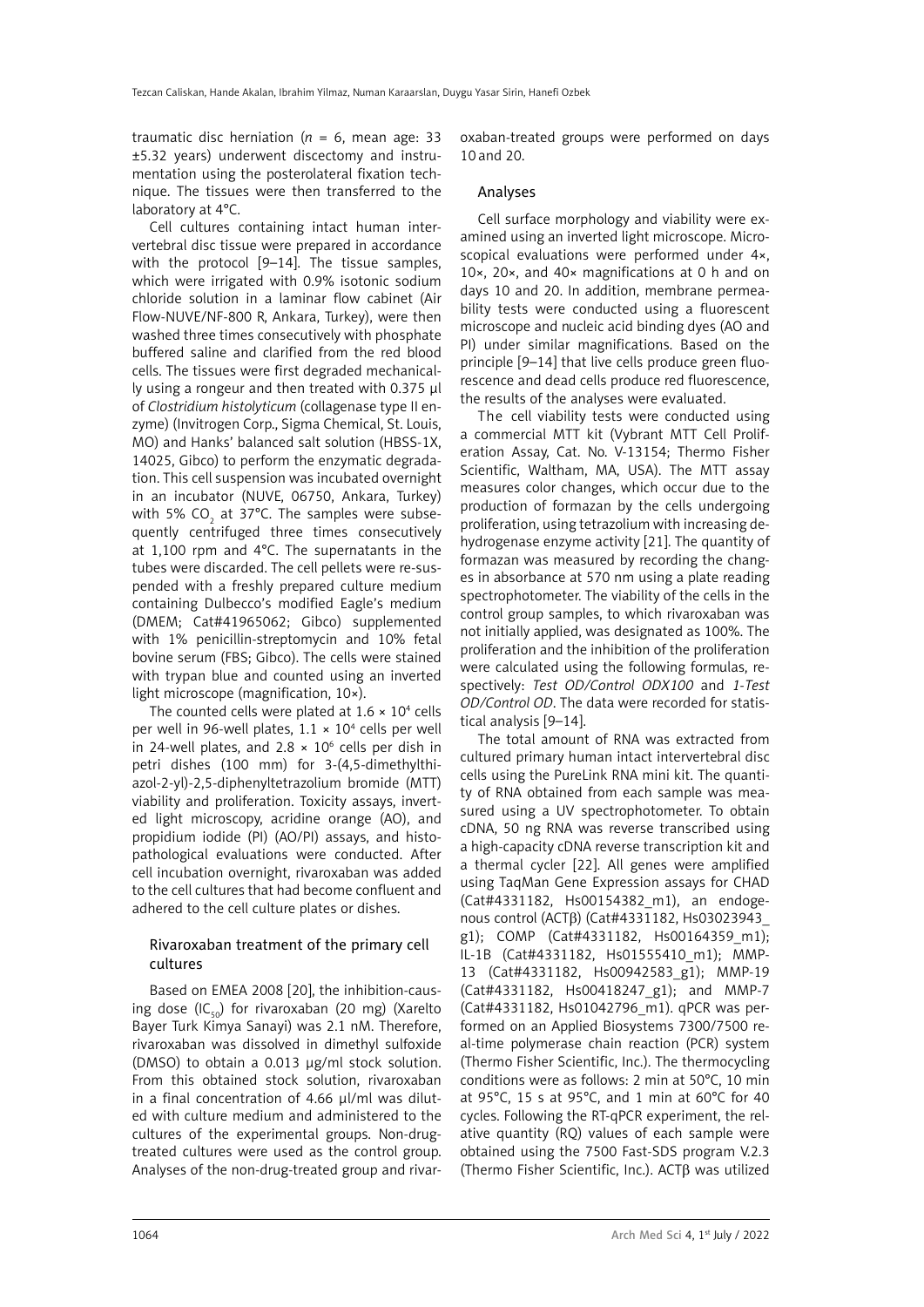to normalize the target gene expression. To obtain the comparative results, reference (calibrator) samples were used, and RQ values were calculated using the  $2-\Delta\Delta c_q$  method [10, 11].

# Statistical analysis

The statistical analysis were performed using SPSS (version 18.0) software, and the data were evaluated at the 95% confidence interval. Descriptive statistics were presented as the mean ± standard deviation. An analysis of variance test was performed to determine whether there were significant differences in the mean across the groups. When differences across groups were observed, Tukey's honestly significant difference post-hoc test was used for multiple pairwise comparisons. The  $\alpha$  significance value was < 0.05.

# Results

Cell morphology, viability, and proliferation remained unchanged in AF/NPC cultures after rivaroxaban application according to inverted microscopy, AO/PI staining, and MTT analysis

Morphological evaluation of AF/NPC cultures demonstrated that the application of rivaroxaban for 10 to 20 days did not affect cell morphology or proliferation. When inverted microscopy images were examined, the number of cells and the amount of proliferation were similar in both experimental and control groups. Therefore, ECM formation was observed to be weaker in the group treated with rivaroxaban (Figures 1 A–E). AO/PI staining showed that cells from both experimental and control groups continued to proliferate within 10–20 days, and no apoptotic cell death was observed as a result of rivaroxaban administration (Figures 1 F–J).

Similarly, with AO/PI staining results, when cell viability was evaluated using the MTT analysis, it was confirmed that rivaroxaban at the administered dose did not suppress cell viability or proliferation (Figure 2). The data obtained from the MTT analysis were statistically significant (*p* < 0.05).

## Gene expression profiles were changed due to rivaroxaban administration

To evaluate the gene expression of CHAD, COMP, IL-1B, MMP-13, MMP-19, and MMP-7 genes, pretest cultures without rivaroxaban application (day 0) were used as reference samples. The gene expression level in these AF/NPC cultures was designated as 100% ( $RQ = 1$ ). The expression levels of CHAD, COMP, IL-1B, MMP-13, MMP-19, and MMP-7 genes on days 10 and 20 were determined as a fold increase or decrease compared with the control group on the same days.

Accordingly, the expression of the CHAD, IL-1B, MMP-13, and MMP-7 genes remained unchanged on day 10, while the COMP expression decreased 0.4-fold and MMP-19 expression increased 0.4 fold. On day 20, COMP and IL-1B were expressed at levels similar to the control group. However, CHAD expression was 3.3-fold higher, MMP-13 expression was 36.3-fold higher, MMP-19 expression was 0.7-fold higher, and MMP-7 expression was 4.5-fold higher compared with the control (Figure 3). Rivaroxaban application versus expression of genetic markers (CHAD, COMP, IL-1B, MMP-13, MMP-19, and MMP-7) and duration of application were statistically evaluated. The change in gene expression was statistically significant (*p* < 0.05) (Table I).

# Discussion

A complex set of anabolic and catabolic reactions provides continuity to the matrix structure of intervertebral disc tissue. Matrix-degrading enzymes, such as COMP, a member of the disintegrin and metalloprotease with thrombospondin motifs (ADAMTS) family, are thought to play a key role during these reactions. MMPs and COMP are known to cause a decrease in the expression of both aggrecan and type II collagen genes and in the overall synthesis of aggrecan and collagen as a result of the induction of proinflammatory cytokines, which are involved in the matrix construction and destruction cycle in the nucleus pulposus [23].

The absence of lymphatic vessels in the intervertebral disc tissue leads to an increase in the density of matrix destructive factors and their effects. In addition to this adverse condition, it is known that many drugs that are administered orally or parenterally accumulate in the synovial fluid [9–14, 24, 25]. Because the outer layer of the synovial tissue is thicker, the drugs and/or nutrients diffuse from the hyaluronan and synovial tissues to the body fluids. They then pass through pores in the hyaline membranes located at the intervertebral disc space and reach the intervertebral disc tissue cells [9–14].

The aim of the present study was to investigate the effects of rivaroxaban, a novel oral Xa inhibitor, on primary cell cultures isolated from intact human intervertebral disc tissue. Rivaroxaban is used for the prevention of the risk of early in-hospital death due to acute stroke [4] and for recurrent symptomatic or fatal venous thromboembolism in patients with acute pulmonary embolism. Rivaroxaban is frequently prescribed by many clinicians, including neurosurgeons, as it is markedly effective for a long time, and it does not require a constant dosing regimen or routine laboratory monitoring [26–29]. In addition to the advantages of the drug, however, it has serious side effects.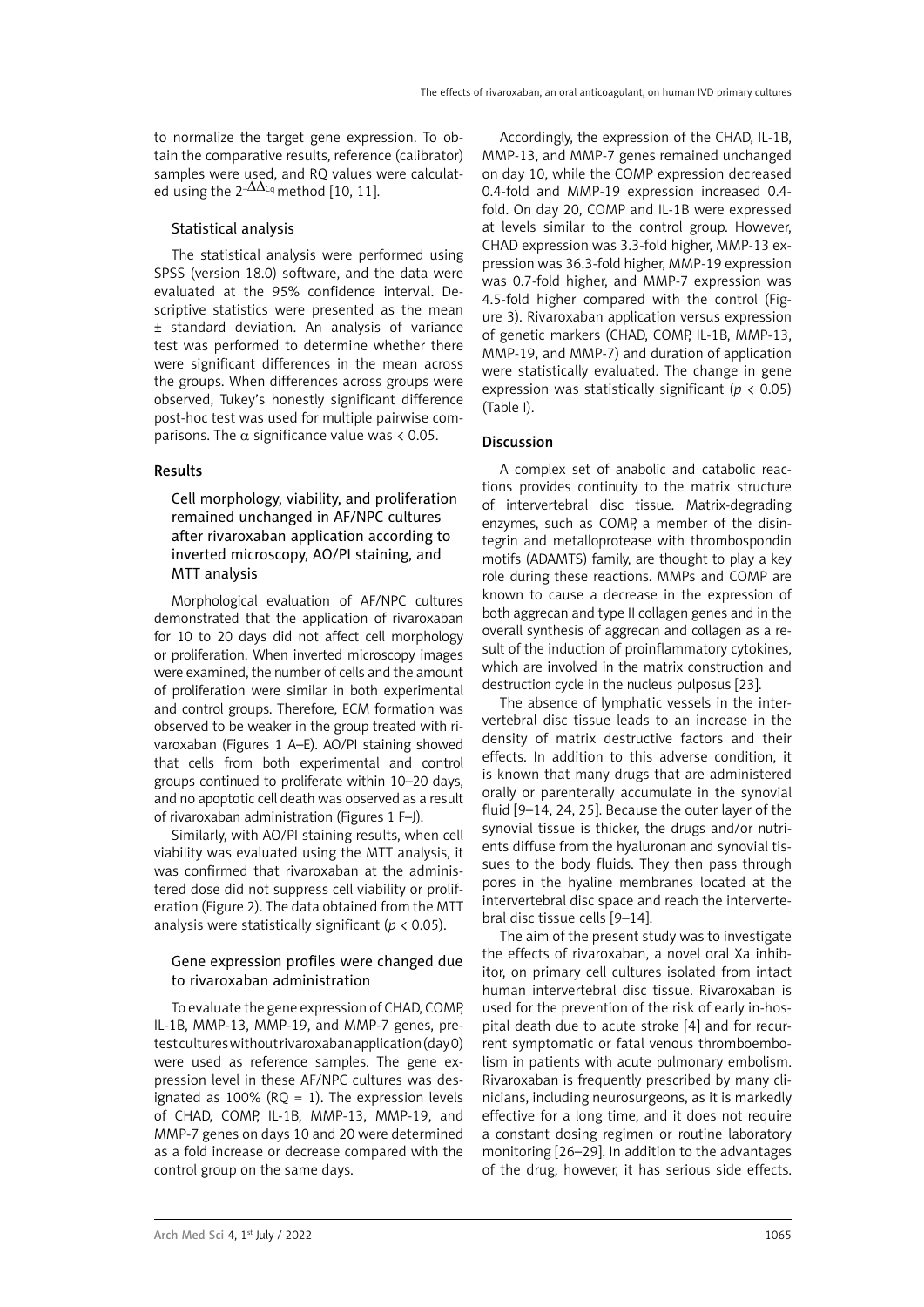

Figure 1. Microscopy of nucleus pulposus and annulus fibrosus cell cultures: A-E – represent inverted light microscopy (first column) under 20x magnification, F–J – represent fluorescent microscopy after AO/PI staining (second column) under 10× magnification. A and F are micrographs of control group cells after first passage incubated for 0 days. **B, G, D,** and I are rivaroxaban-treated cultures for 10 and 20 days, respectively. **C, H, E**, and J are micrographs of non-treated control group cultures at 10 and 20 days, respectively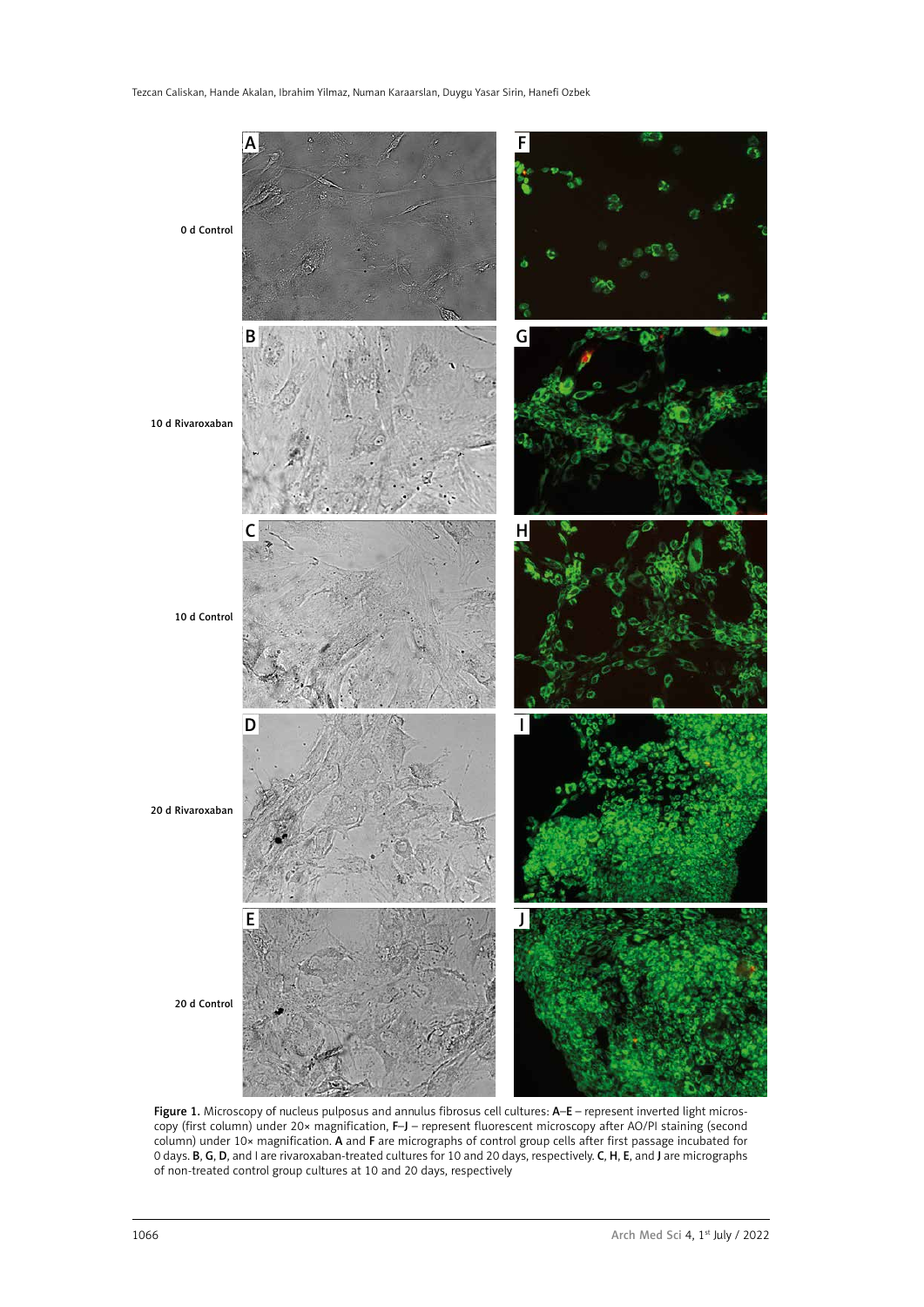





Figure 3. Fold changes in the expression of CHAD, COMP, IL-1b, MMP-13, MMP-19, and MMP-7 genes on days 10 and 20 compared with the control group on the same days

Table I. Relationship between incubation period and gene expression in the rivaroxaban-treated samples

| Source                  | Adj. SS | Adj. MS | F-value | $P$ -value* |
|-------------------------|---------|---------|---------|-------------|
| Rivaroxaban             | 22.850  | 22.8500 | 21.54   | < 0.001     |
| Markers                 | 95.889  | 31.9631 | 30.14   | < 0.001     |
| Times                   | 35.971  | 17.9855 | 16.96   | < 0.001     |
| Rivaroxaban vs. markers | 24.041  | 8.0138  | 7.56    | < 0.001     |
| Markers vs. times       | 51.210  | 8.5349  | 8.05    | < 0.001     |

*Adj. SS – adjusted sum of squares; Adj. MS – adjusted mean square; \*analysis of variance test (ANOVA, p < 0.05).*

Previous studies suggested that the use of rivaroxaban might exacerbate intracranial hemorrhage [30] in patients with mild traumatic brain injuries and thereby might cause serious and fatal complications, such as intracerebral hematoma, intracranial hemorrhage, and nontraumatic spinal subdural hematoma [31–34].

However, no previous study has focused on the positive or negative effects of this pharmacological agent on intervertebral disc tissue. Therefore, the findings of the present study would contribute to the literature.

Dhar *et al.* [35] investigated the effects of rivaroxaban, which is a prodrug and direct Xa inhibitor, and dabigatran, which is a non-prodrug and direct factor IIa inhibitor, on  $\alpha$ -smooth muscle actin (αSMA) using hepatic stellate cells-LX2 cells. They concluded that the early inhibition of coagulation using rivaroxaban, which is an FXa inhibitor, significantly reduced TAA-induced murine liver fibrosis [35].

Hashikata *et al.* [36] investigated the effects of rivaroxaban on cell migration, proliferation, and differentiation in cardiac fibroblast cells, which play a central role in cardiac fibrosis. They reported that rivaroxaban inhibited Ang II-induced cell proliferation and migration and that it blocked various inflammatory signal pathways [36].

Gigi *et al.* [20] investigated the direct effects of rivaroxaban on bone biology using the human fe-

male osteoblastic cell line SaOS2. They treated the cells with different concentrations of rivaroxaban for 24 h and conducted analyses to determine DNA synthesis and creatine kinase- and alkaline phosphatase-specific activities. They then tested bone mineralization on day 21 [20]. They reported that rivaroxaban (0.01–50 µg/ml) inhibited up to 60% of the DNA synthesis of the cells and that it inhibited dose-dependent creatine kinase-specific activity when it was applied in the same concentrations. They also reported that rivaroxaban inhibited dose-dependent alkaline phosphatase-specific activity up to 30% [20]. They concluded that rivaroxaban inhibited the first stage of bone formation but did not affect later stages [20].

Commercial cell lines or animal tissues have been used in some studies [20, 35, 36]. However, commercial cell lines contain a single type of cell and do not have original phenotypic and genotypic characteristics. Therefore, the results obtained in previous studies using a commercial cell line may be misleading [9–14, 24, 25]. It is well known that human and animal tissues differ in sensitivity. Thus, the results obtained from studies on live mammals may differ from those obtained in human studies; therefore, such results may be misleading [24, 25, 37, 38].

In the present study, we did not use animal tissues or commercial cell lines. Instead, we prepared human primary cell cultures from intact and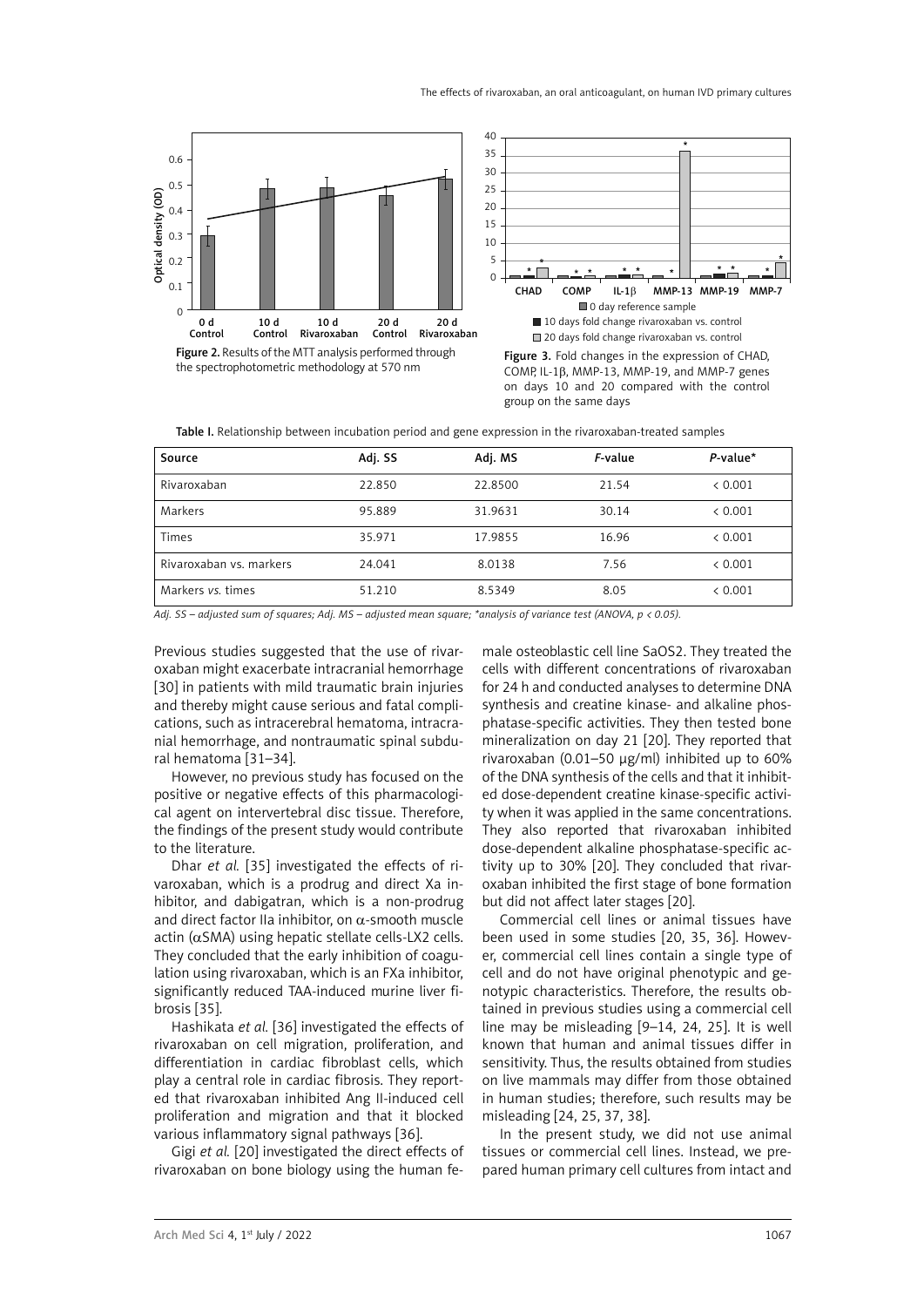healthy human intervertebral disc tissue, and we evaluated the effects of rivaroxaban on these cultures. Our findings contribute to the value of the present study for the relevant literature.

Our results showed that the expression of CHAD, IL-1B, MMP-13, and MMP-7 genes remained unchanged on day 10, whereas COMP expression decreased and MMP-19 expression increased. On day 20, COMP and IL-1B were expressed at levels similar to the control group. The expression levels of CHAD, MMP-13, MMP-19, and MMP-7 were higher compared with the control ( $p < 0.05$ ). The results which were obtained following the statistical evaluations of both proliferation and gene expression were markedly significant (*p* < 0.05).

Disc degeneration is defined as progressive changes that affect the spine and which develop due to the natural aging process and multiple other factors [39]. The leading causes of the degeneration of intervertebral disc tissue are degenerative changes related to drug use [9–14, 24, 25]. MMPs are important proteolytic enzymes that are members of the endopeptidase family, which can degrade ECM components. The ECM plays a crucial role in maintaining cell viability, cell migration, and regulation of the interrelationships among cells [40]. In our study, it was determined that 10 day rivaroxaban administration did not change MMP-13 and MMP-7 expression, but increased MMP-19. However, when the application period increased to 20 days, an increase was observed in the amount of all MMPs studied. No toxic effect of rivaroxaban was detected in our treated cultures, but it was observed that culture development was weaker than the control group, especially in terms of adhesion and ECM formation. With this finding, although it is not possible to claim that MMP increase alone will slow down the clinical recovery process, it shows that the duration of drug use should be carefully evaluated.

Several studies have reported that members of the MMP and ADAMTS families of enzymes are prone to damaging cartilage tissues and cartilage-like tissues [41]. It is well known that COMP is a member of the ADAMTS family [40]. It has been reported in the literature that inflammatory cytokines stimulate ADAMTS-5 and increase COMP tissue damage more than MMPs do [42–44]. In our study, it was determined that rivaroxaban application decreased COMP expression on day 10, but the expression was normalized on day 20. In this context, it can be argued that in terms of COMP gene expression, AF/NP tissue can resist the application and will not cause any tissue damage over COMP increase. In addition to this increase, drugs accumulated in the tissues increase the effects of the matrix destructive factors on intervertebral disc tissues that are already aliphatic, thereby exacerbating catabolic effects. Thus, the catabolic process can be accelerated, and more intensive catabolic effects can be observed.

In addition to these findings, it was determined that the expression level of CHAD, an NP-specific marker, did not change on the  $10<sup>th</sup>$  day and increased on the 20<sup>th</sup> day. These data indicate that rivaroxaban does not particularly affect NP cell proliferation. Similarly, the fact that IL-1b expression remained unchanged at days 10 and 20 suggests that the administration does not have a negative effect in terms of inflammation.

In conclusion, the results suggest that it is likely that recently released rivaroxaban can reduce matrix synthesis in disc tissue. Therefore, clinicians should not forget that rivaroxaban may suppress tissue healing due to drug-use duration. Although changes in a determined group of genes cannot always explain the prognosis alone, it should always be carefully evaluated considering genetic instability that may be caused by changes in gene expression level. Rivaroxaban does not have any acute toxic effects, but when the application time of rivaroxaban is kept to 20 days or more, increasing MMP expression can negatively affect the healing process.

### Conflict of interest

The authors declare no conflict of interest.

#### References

- 1. Ofek F, Barchel D, Perets N, et al. International normalized ratio as a screening test for assessment of anticoagulant activity for patients treated with rivaroxaban or apixaban: a pilot study. Front Pharmacol 2019; 10: 1177.
- 2. Li X, Zuo C, Lu W, et al. Evaluation of remote pharmacist-led outpatient service for geriatric patients on rivaroxaban for nonvalvular atrial fibrillation during the COVID-19 pandemic. Front Pharmacol 2020; 11: 1275.
- 3. Hartmann S, Biliouris K, Lesko LJ, Nowak-Göttl U, Trame MN. Quantitative systems pharmacology model-based predictions of clinical endpoints to optimize Warfarin and Rivaroxaban anti-thrombosis therapy. Front Pharmacol 2020; 11: 1041.
- 4. Hart RG, Sharma M, Mundl H, et al. Rivaroxaban for stroke prevention after embolic stroke of undetermined source. N Engl J Med 2018; 378: 2191-201.
- 5. Hurtado-Navarro I, García-Sempere A, Rodríguez-Bernal C, Santa-Ana-Tellez Y, Peiró S, Sanfélix-Gimeno G. Estimating adherence based on prescription or dispensation information: impact on thresholds and outcomes. A real-world study with atrial fibrillation patients treated with oral anticoagulants in Spain. Front Pharmacol 2018; 9: 1353.
- 6. Naito T, Hayashi H, Kashiwada T, et al. Pulmonary embolism and deep vein thrombosis in eosinophilic granulomatosis with polyangiitis successfully treated with rivaroxaban. Respir Med Case Rep 2018; 25: 33-5.
- 7. Piotrowski R, Zaborska B, Pilichowska-Paszkiet E, Sikora-Frąc M, Baran J, Kułakowski P. RIVAroxaban TWICE daily for lysis of thrombus in the left atrial append-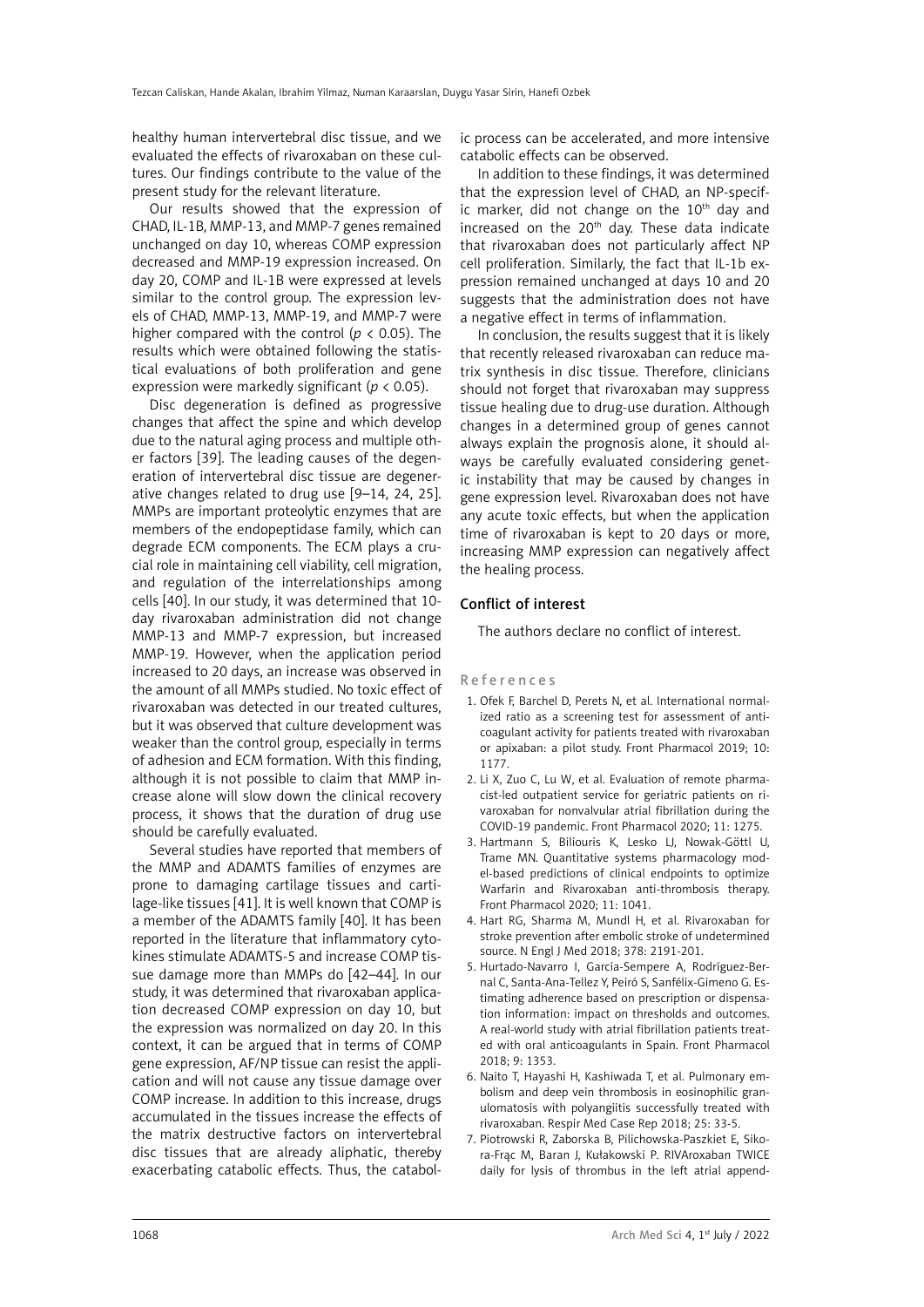age in patients with non-valvular atrial fibrillation: the RIVA-TWICE study. Arch Med Sci 2019; 16: 289-96.

- 8. Koscielny J, Beyer-Westendorf J, von Heymann C, et al. Risk of bleeding and haemorrhagic complication with rivaroxaban: periprocedural management of haemostasis. Hamostaseologie 2012; 32: 287-93.
- 9. Caliskan T, Sirin DY, Karaarslan N, et al. Effects of etanercept, a tumor necrosis factor receptor fusion protein, on primary cell cultures prepared from intact human intervertebral disc tissue. Exp Ther Med 2019; 18: 69-76.
- 10. Karaarslan N, Yilmaz I, Sirin DY, et al. Pregabalin treatment for neuropathic pain may damage intervertebral disc tissue. Exp Ther Med 2018;16: 1259-65.
- 11. Kaya YE, Karaarslan N, Sirin DY, Ozbek H, Kaplan N, Yilmaz I. Investigation of the effects of methylphenidate, an amphetamine derivative, on intervertebral disc tissue cell cultures and matrix structures. Turk Neurosurg 2019; 29: 734-42.
- 12. Akgun FS, Sirin DY, Yilmaz I, et al. Investigation of the effect of dipyrone on cells isolated from intervertebral disc tissue. Exp Ther Med 2019; 18: 216-24.
- 13. Kaplan N, Karaarslan N, Yilmaz I, et al. Are intervertebral disc tissue cells damaged when attempting to prevent thrombus formation using dabigatran, a new oral anticoagulant? Turk Neurosurg 2019; 29: 470-7.
- 14. Karaarslan N, Yilmaz I, Ozbek H, et al. Are specific gene expressions of extracellular matrix and nucleus pulposus affected by primary cell cultures prepared from intact or degenerative intervertebral disc tissues? Turk Neurosurg 2019; 29: 43-52.
- 15. Chen FH, Herndon ME, Patel N, Hecht JT, Tuan RS, Lawler J. Interaction of cartilage oligomeric matrix protein/ thrombospondin 5 with aggrecan. J Biol Chem 2007; 282: 24591-8.
- 16. Veras MA, McCann MR, Tenn NA, Séguin CA. Transcriptional profiling of the murine intervertebral disc and age-associated changes in the nucleus pulposus. Connect Tissue Res 2020; 61: 63-81.
- 17. Mao SH, Qian BP, Shi B, Zhu ZZ, Qiu Y. Quantitative evaluation of the relationship between COMP promoter methylation and the susceptibility and curve progression of adolescent idiopathic scoliosis. Eur Spine J 2018; 27: 272-7.
- 18. Goode AP, Marshall SW, Kraus VB, et al. Association between serum and urine biomarkers and lumbar spine individual radiographic features: the Johnston County Osteoarthritis Project. Osteoarthritis Cartilage 2012; 20: 1286-93.
- 19. Kwon WK, Moon HJ, Kwon TH, Park YK, Kim JH. the role of hypoxia in angiogenesis and extracellular matrix regulation of intervertebral disc cells during inflammatory reactions. Neurosurgery 2017; 81: 867-75.
- 20. Gigi R, Salai M, Dolkart O, et al. The effects of direct factor Xa inhibitor (Rivaroxaban) on the human osteoblastic cell line SaOS2. Connect Tissue Res 2012; 53: 446-50.
- 21. Xu N, Wang L, Fu S, Jiang B. Resveratrol is cytotoxic and acts synergistically with NF-κB inhibition in osteosarcoma MG-63 cells. Arch Med Sci 2020; 17: 166-76.
- 22. Sirin DY, Karaarslan N. Evaluation of the effects of pregabalin on chondrocyte proliferation and CHAD*,* HIF-1α*,*  and COL2A1 gene expression. Arch Med Sci 2018; 14: 1340-7.
- 23. Séguin CA, Pilliar RM, Roughley PJ, Kandel RA. Tumor necrosis factor-alpha modulates matrix production and catabolism in nucleus pulposus tissue. Spine 2005; 30: 1940-8.
- 24. Gumustas SA, Yilmaz İ, Isyar M, et al. Assessing the negative impact of phenyl alkanoic acid derivative, a frequently prescribed drug for the suppression of pain and inflammation, on the differentiation and proliferation of chondrocytes. J Orthop Surg Res 2016; 11: 70.
- 25. Gumustas F, Yilmaz I, Sirin DY, et al. Chondrocyte proliferation, viability and differentiation is declined following administration of methylphenidate utilized for the treatment of attention-deficit/hyperactivity disorder. Hum Exp Toxicol 2017; 36: 981-92.
- 26. Chunhong L, Jin L, Qin Z, Guohui X. Anticoagulant effects of rivaroxaban after surgical fixation of spinal fracture. Pak J Pharm Sci 2018; 31: 1131-5.
- 27. Naito T, Hayashi H, Kashiwada T, et al. Pulmonary embolism and deep vein thrombosis in eosinophilic granulomatosis with polyangiitis successfully treated with rivaroxaban. Respir Med Case Rep 2018; 25: 33-5.
- 28. Wu CT, Chen B, Wang JW, Yen SH, Huang CC. Plasma D-dimer is not useful in the prediction of deep vein thrombosis after total knee arthroplasty in patients using rivaroxaban for thromboprophylaxis. J Orthop Surg Res 2018; 13: 173.
- 29. Bhatnagar UB, Rezkalla J, Sethi P, Stys A. Successful resolution of a large left ventricular thrombus with rivaroxaban therapy after acute myocardial infarction. S D Med 2018; 71: 62-3.
- 30. Beynon C, Potzy A, Sakowitz OW, Unterberg AW. Rivaroxaban and intracranial haemorrhage after mild traumatic brain injury: a dangerous combination? Clin Neurol Neurosurg 2015; 136: 73-8.
- 31. Tao J, Bukanova EN, Akhtar S. Safety of 4-factor prothrombin complex concentrate (4F-PCC) for emergent reversal of factor Xa inhibitors. J Intensive Care 2018; 6: 34.
- 32. Wasserlauf G, Grandi SM, Filion KB, Eisenberg MJ. Meta-analysis of rivaroxaban and bleeding risk. Am J Cardiol 2013;112: 454-60.
- 33. Baschera D, Oberle J, Grubhofer F, Schmid SL. Perioperative use of anticoagulant and platelet-inhibiting medications for elective spine surgery: results of a nationwide survey. J Neurol Surg A Cent Eur Neurosurg 2018; 79: 398-407.
- 34. Kawabori M, Niiya Y, Iwasaki M, et al. Characteristics of symptomatic intracerebral hemorrhage in patient receiving direct oral anticoagulants: comparison with warfarin. J Stroke Cerebrovasc Dis 2018; 27: 1338-42.
- 35. Dhar A, Sadiq F, Anstee QM, Levene AP, Goldin RD, Thursz MR. Thrombin and factor Xa link the coagulation system with liver fibrosis. BMC Gastroenterol 2018; 18: 60.
- 36. Hashikata T, Yamaoka-Tojo M, Namba S, et al. Rivaroxaban Inhibits Angiotensin II-induced activation in cultured mouse cardiac fibroblasts through the modulation of NF- B pathway. Int Heart J 2015: 56: 544-50.
- 37. Yilmaz I, Karaarslan N, Ozbek H. Practical performance of hippocampal tissue resection in rats in pharmacomolecular research. Turk Neurosurg 2021; 31: 112-8.
- 38. Yilmaz I, Karaarslan N, Ozbek H. Pharmaco-molecular assessment of the effects of anandamide and its antagonists on hippocampal tissue in Wistar albino rats. Eur Rev Med Pharmacol Sci 2020; 24: 11871-82.
- 39. Hu X, Cao D, Wang Z. Metformin alleviates intervertebral disc degeneration by upregulating MMP-1 expression via the KDM6A/SOX9/miR-202-3p/MMP-1 signaling pathway. Arch Med Sci 2021. doi:10.5114/ aoms/117427.
- 40. Liang Y, Fu Y, Qi R, et al. Cartilage oligomeric matrix protein is a natural inhibitor of thrombin. Blood 2015; 126: 905-14.